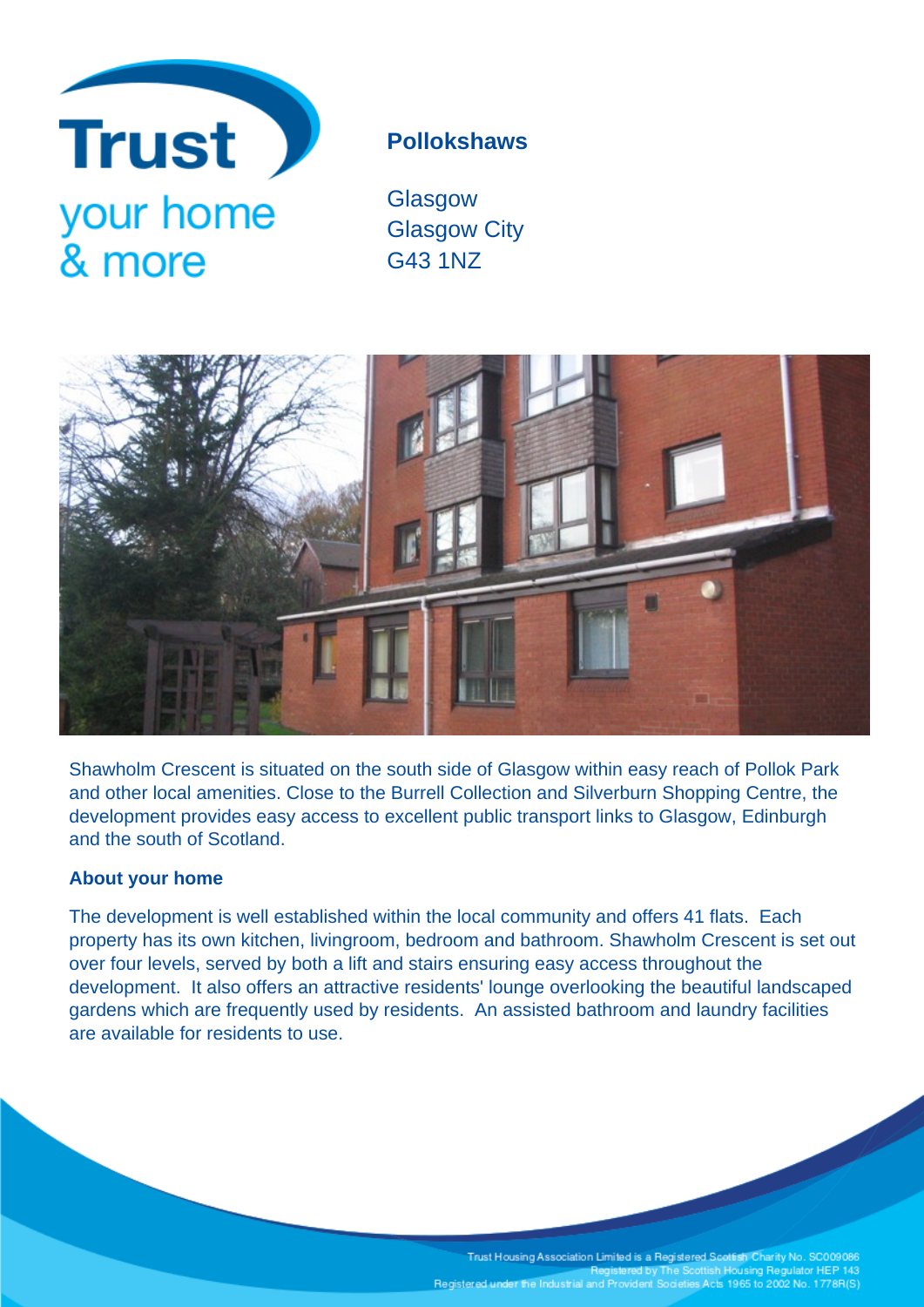# **Pollokshaws**

All residents benefit from a light lunch and two course meal in the evening made from fresh, local produce. These are served in the spacious dining room.

Family members are encouraged to drop by as much as possible and for those who live further afield, the comfortable and well equipped guest rooms are available for use.

### **Peace of mind**

Shawholm Crescent has a full time staff team in place working seven days a week. They are on hand to help and support residents.

Residents benefit from our repairs service which is available 24 hours a day 7 days a week.

### **Security**

The standard Trust safety and security features are installed throughout the development. These include fire alarms and a sophisticated call system in each flat, which provides communication with an alarm centre 24 hours a day. The front door of the development is covered by a secure door entry system.

#### **Friendship**

There is an extremely active events programme in place as a result of a joint effort of staff and residents. Activities include textile and art classes, creative writing, knitting bee, keep fit classes, movie and games nights, as well as a regular religious service.

### **Local amenities**

The following amenities are all available close to the development:

- Medical practices
- Supermarket
- Bank
- Optician (may visit the development)
- Chiropodist (may visit the development)

Shawholm Crescent is a mixed development offering residents both sheltered and very sheltered housing.

#### **What is sheltered housing?**

Sheltered housing provides a range of services and facilities designed to meet the needs of older people aged 60 years and above. However, younger people who demonstrate a need for sheltered housing may be considered. Personal care is not provided by Trust but can be provided by

Trust Housing Association Limited is a Registered Scottish Charity No. SC009086<br>Registered by The Scottish Housing Regulator HEP 143 Registered under the Industrial and Provident Societies Acts 1965 to 2002 No. 1778R(S)